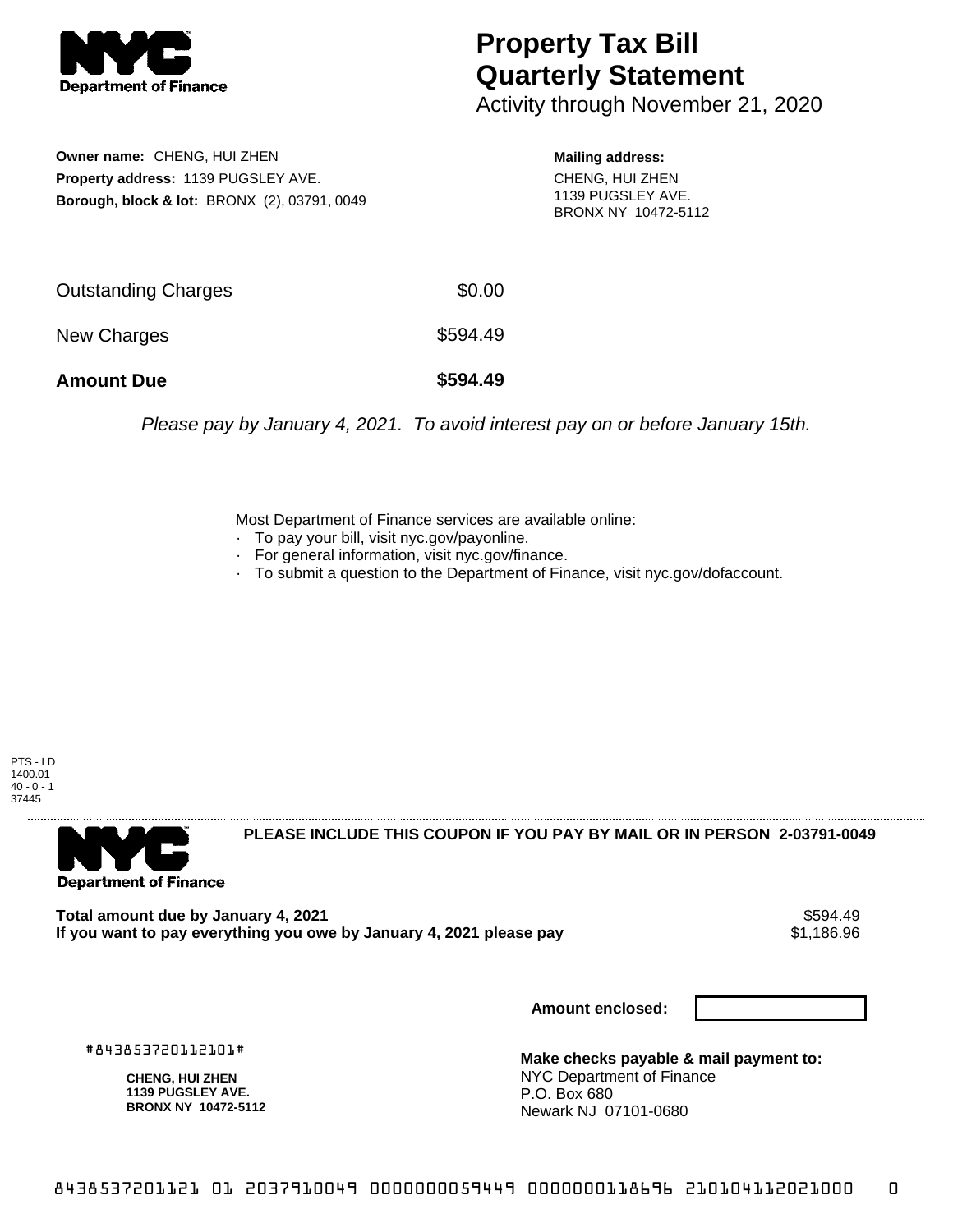

| <b>Billing Summary</b>                                                                                         | <b>Activity Date Due Date</b>           | <b>Amount</b> |
|----------------------------------------------------------------------------------------------------------------|-----------------------------------------|---------------|
| Outstanding charges including interest and payments                                                            |                                         | \$0.00        |
| <b>Finance-Property Tax</b>                                                                                    | 01/01/2021                              | \$602.29      |
| <b>Adopted Tax Rate</b>                                                                                        |                                         | $$-7.80$      |
| <b>Total amount due</b>                                                                                        |                                         | \$594.49      |
| <b>Tax Year Charges Remaining</b>                                                                              | <b>Activity Date</b><br><b>Due Date</b> | Amount        |
| Finance-Property Tax                                                                                           | 04/01/2021                              | \$602.29      |
| <b>Adopted Tax Rate</b>                                                                                        |                                         | $$-7.80$      |
| Total tax year charges remaining                                                                               |                                         | \$594.49      |
| If you want to pay everything you owe by January 4, 2021 please pay                                            |                                         | \$1,186.96    |
| If you pay everything you owe by January 4, 2021, you would save:                                              |                                         | \$2.02        |
| How We Calculated Your Property Tax For July 1, 2020 Through June 30, 2021                                     |                                         |               |
|                                                                                                                | Overall                                 |               |
| Tax class 1 - Small Home, Less Than 4 Families                                                                 | <b>Tax Rate</b>                         |               |
| Original tax rate billed                                                                                       | 21.1670%                                |               |
| New Tax rate                                                                                                   | 21.0450%                                |               |
| <b>Estimated Market Value \$627,000</b>                                                                        |                                         |               |
|                                                                                                                |                                         | <b>Taxes</b>  |
| <b>Billable Assessed Value</b>                                                                                 | \$25,560                                |               |
| Disabled Homeowner                                                                                             | $-12,780.00$                            |               |
| <b>Taxable Value</b>                                                                                           | \$12,780 x 21.0450%                     |               |
| <b>Tax Before Abatements and STAR</b>                                                                          | \$2,689.56                              | \$2,689.56    |
| Basic Star - School Tax Relief                                                                                 | $$-1,410.00$                            | $$-296.00**$  |
| Annual property tax                                                                                            |                                         | \$2,393.56    |
| Original property tax billed in June 2020                                                                      |                                         | \$2,409.16    |
| Change In Property Tax Bill Based On New Tax Rate                                                              |                                         | $$-15.60$     |
| ** This is your NYS STAR tax savings. For more information, please visit us at nyc.gov/finance or contact 311. |                                         |               |

Please call 311 to speak to a representative to make a property tax payment by telephone.

## **Home banking payment instructions:**

- 1. **Log** into your bank or online bill pay website.
- 2. **Add** the new payee: NYC DOF Property Tax. Enter your account number, which is your boro, block and lot, as it appears here: 2-03791-0049 . You may also need to enter the address for the Department of Finance. The address is P.O. Box 680, Newark NJ 07101-0680.
- 3. **Schedule** your online payment using your checking or savings account.

## **Did Your Mailing Address Change?**

If so, please visit us at **nyc.gov/changemailingaddress** or call **311.**

When you provide a check as payment, you authorize us either to use information from your check to make a one-time electronic fund transfer from your account or to process the payment as a check transaction.